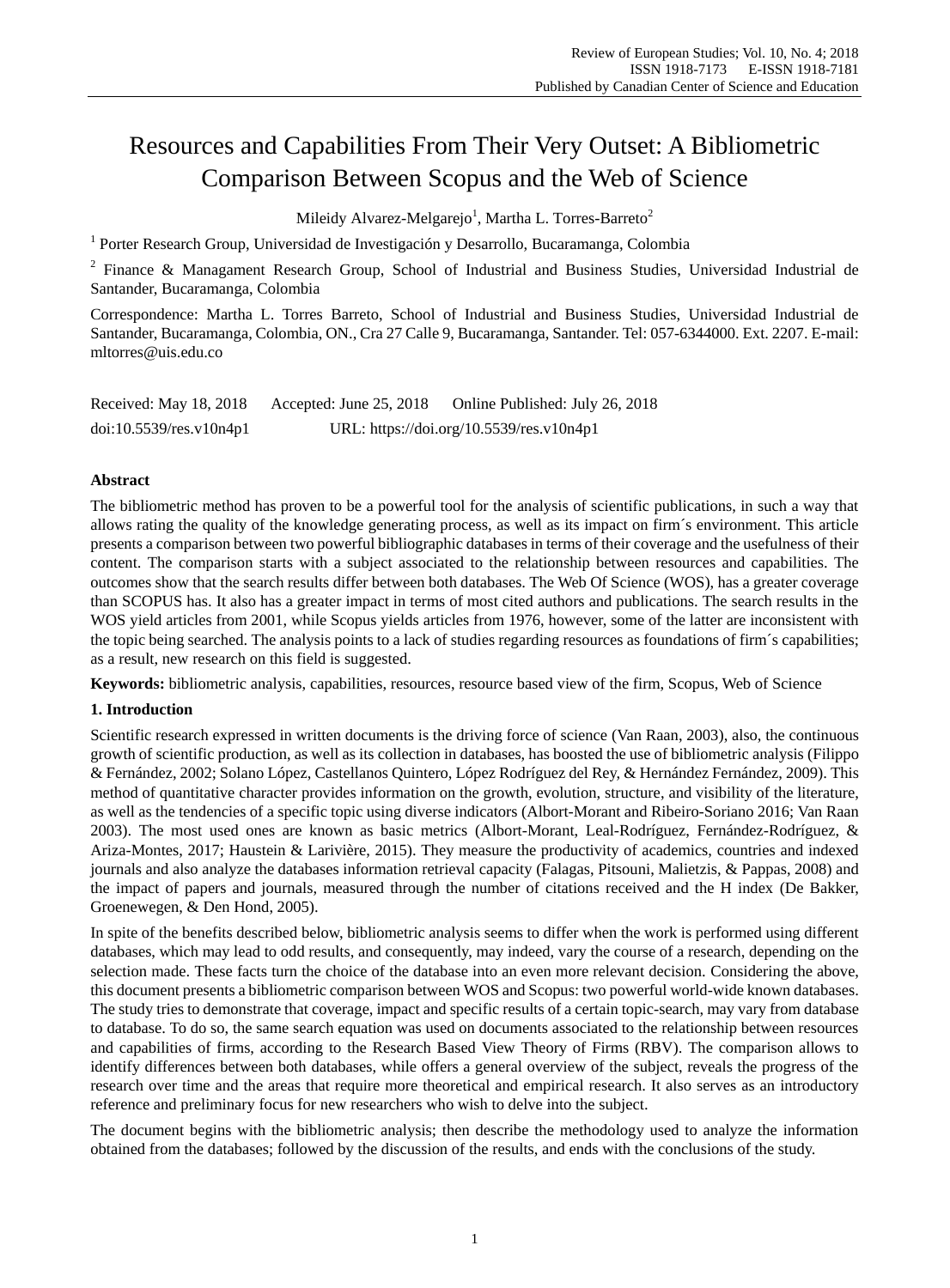#### 1.1 *Bibliometrics and Its Importance*

Bibliometrics is understood as the quantification of the production and consumption of bibliographic information (Rueda-Klaussen Gómez, Villa-Roel Gut érrez, & Rueda-Klaussen Pinzón, 2005). It dates back to the beginning of the 20th century (Bordons & Zulueta, 1999; Haustein & Larivière, 2015; Osareh, 1996), when it was used as a tool for the development of journal collections (Haustein and Larivière 2015). However, from the last two decades, this discipline has experienced an increased importance due to technological advances (Bordons & Zulueta, 1999), and also due to the use of mathematical models and refined statistics, which have allowed to examine the scientific activity and productivity on an easier way (Albort-Morant et al., 2017; Albort-Morant & Ribeiro-Soriano, 2016; Daim et al., 2006). By using a bibliometrics set of tools, evaluations on the research quality can be performed, and concrete measures of productivity by journals, countries, and authors are feasible (Abramo and D'Angelo 2011).

Notwithstanding that numerous academics point at scientific databases as the main source for powerful bibliometric analysis (Granda-Orive et al., 2013), bibliometrics extensively depends on the database chosen. Few years ago, the WOS was the only practical tool used to measure the impact of articles, journals, and researchers. Nevertheless, since 2004, other databases like Scopus and Google Scholar have also been used for this purpose (Abramo & D'Angelo, 2011; Kulkarni et al., 2009). This fact has facilitated the searching for a specific topic and the analysis of the content  $\hat{s}$ importance (Falagas et al., 2008). Bibliometrics has then become an important tool for researchers; therefore, in the literature we can find bibliometric studies that focus on counting citations of a particular topic (Bauer & Bakkalbasi, 2005; Falagas et al., 2008; Jacsó, 2005; Kulkarni et al., 2009; Meho & Rogers, 2008; Noruzi, 2005), or the number of articles and types of journals in a specific area of knowledge within certain period of time. This studies share a common objective, which is to identify the importance of the manuscripts, and, to measure the increase in knowledge in a particular area and its tendencies. As important as this measurements, is to grade the consistency and differences in search results among different databases. For this particular research, the WOS and Scopus were selected given their strong coverage on peer-reviewed journals (Kulkarni et al., 2009). The base for the comparison was "the relationship between resources and capabilities"; a topic that happens to be relevant in the field of strategic management, considering the importance of the resources and capabilities as sources of competitive advantages (Lache, León, Bravo, Becerra, & Forero, 2016; Teece, Pisano, & Shuen, 1997; Torres-Barreto & Antolinez, 2017; Torres-Barreto, Martínez, Meza-Ariza, & Molina, 2016). Related to this research topic, there are numerous references in the literature that highlight resources as founders of capabilities (Helfat & Peteraf, 2003; Schriber & Löwstedt, 2015), and some others that remark a relationship between R&C and firm  $\hat{s}$  productivity, or financial results (Cruz, López, & Mart n, 2009; Escandón, Rodriguez, & Hernández, 2013; Ray, Barney, & Muhanna, 2004; Rivera & Figueroa, 2013). Another group of studies point out a relationship between R&C and the creation of competitive advantages (Barney, 1991, 2001, 2007; Dierickx & Cool, 1989; King, 2007; Ma, 1999a, 1999b; Morgan, Kaleka, & Katsikeas, 2004; Phusavat & Kanchana, 2007; Priem & Butler, 2001b, 2001a; Santhapparaj, Sreenivasan, & Loong, 2006; Sirmon, Hitt, & Ireland, 2007; Torres-Barreto, 2017; Torres-Barreto, Mendez-Duron, & Hernandez-Perlines, 2016; Wernerfelt, 1984; Wiklund & Shepherd, 2003). Based on this previous findings, the intention of this paper is to compare the performance of two powerful databases with respect to an specific search equation and by this way, to deal out with the problem of differences among search results that may lead a researcher to alter the course of their investigation.

#### **2. Method**

In this study we conducted an analysis of productivity, publications and author indicators. We intended to compare the results obtained by using the same search equation in both databases. WOS and Scopus coincide in providing scientific information of articles as well as other academic publications, however, the first source of difference identified was related to the grouping by areas of knowledge. While in WOS we had: economics, administration, and business, in Scopus we had: business, administration-accounting, economics, econometrics, and finance. This fact was considered as a preliminary cause of differences among databases search results.

The next step was to compare the productivity (through the number of publications); and the impact of publications (through the number of citations) (Albort-Morant et al., 2017; Albort-Morant & Ribeiro-Soriano, 2016; Cadavid-Higuita, Awad, & Franco-Cardona, 2012). By measuring this two items, we also intended to determine how the academic interest on the relationship between resources and capabilities has grown over time.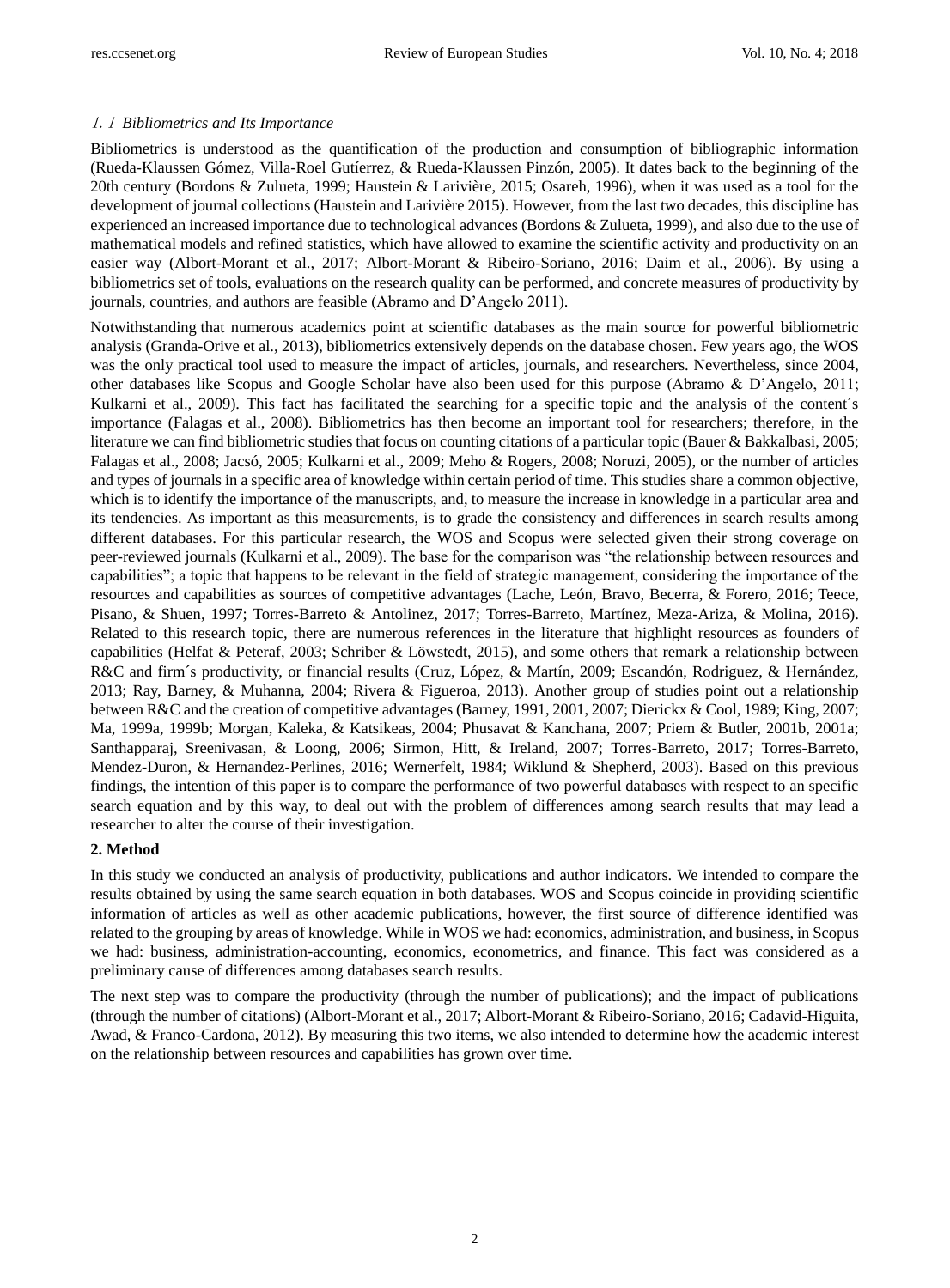\* AND resources) AND NOT=value

| <b>WOS</b>                                                                                      | <b>SCOPUS</b>                                                                                    |
|-------------------------------------------------------------------------------------------------|--------------------------------------------------------------------------------------------------|
| •TS=(capabil* AND sourc* AND resources)<br>NOT TI=e-business NOT TS=value NOT<br>$AU = Pa$ gell | $\cdot$ TITLE-ABS-<br>KEY (capabil* AND sourc<br>AND NOT title=e-business<br>AND NOT auth=pagell |

Figure 1. Search equations

Regarding the search equation used (See Figure 1), after being built-up it was validated through consultation of various experts. Boolean operators were used to include, group and exclude terms of interest. The search commands lightly differ from one equation to the other due to small differences in the configuration language between both databases. In this case, "source" was the word that better define the relationship between resources and capabilities in different articles. Furthermore, the terms "e-business" and "value", were excluded since the many manuscripts that contained them, didn't relate to the subject of study. It also happened with the author: Pagell. We also selected the areas of knowledge according to the importance of the subject in the field of strategic management and, the interval of the study was 2001 to 2016.

## **3. Results**

By executing the search equation in both databases we obtained 258 documents in the WOS, (237 were articles). And 189 in Scopus, (106 articles). Since this study exclusively considers the research articles; the remaining documents were excluded. Within this search results we analyzed:

- The number of research articles that explore the relationship between resources and capabilities (2001 to 2006).
- The countries with higher productivity.
- The more productive authors.
- The journals with a higher number of publications.
- The most cited articles.

The next finding was related to the coverage of databases, having found 39 articles that coincide in both of them. From those that do not coincide, 198 belong to the WOS and 67 to Scopus, pointing out a higher coverage by the WOS database. Regarding the databases effectiveness, we found that the percentage of articles that indeed study the relationship between resources and capabilities were 20% in the WOS Vs. 19% in Scopus, which indicates a marginal relevance of the WOS. It was also found that 19 articles have no citations in the WOS, while in Scopus there are 24 articles without any citations, which leads to the conclusion that the WOS articles are more visible and consequently more cited.

## *3.1 Comparison Regarding Year of Publication*

The study of the relationship between R&C became relevant in the WOS since 2001, meanwhile in Scopus it began relevant in 1976; however, most of the Scopus publications are not specifically related to the study of the relationship among Resources and Capabilities, some of them analyse a particular resource, or review the relationship between strategy and competitive advantage, and, in some other cases the content of the article doesn't precisely match the topic of study. Considering the previous facts, we may say that this topic became relevant in 2001 (see Figure 2).

Another item of study comprises the quantity of manuscripts published per year within the field of study. Both databases register at least 6 publications per year from 2001, and this number has been increasing over the next 15 years, keeping a growing tendency in Scopus, while registering some inflection points towards increase and decline in the WOS. The highest number of published researches was registered in 2010 for both databases (27 articles in WOS Vs. 12 in Scopus). Between 2014 and 2015 the number of publications was stable in the WOS, and this number decreased in 2016. Scopus exhibit a decreasing tendency from 2013 to 2016.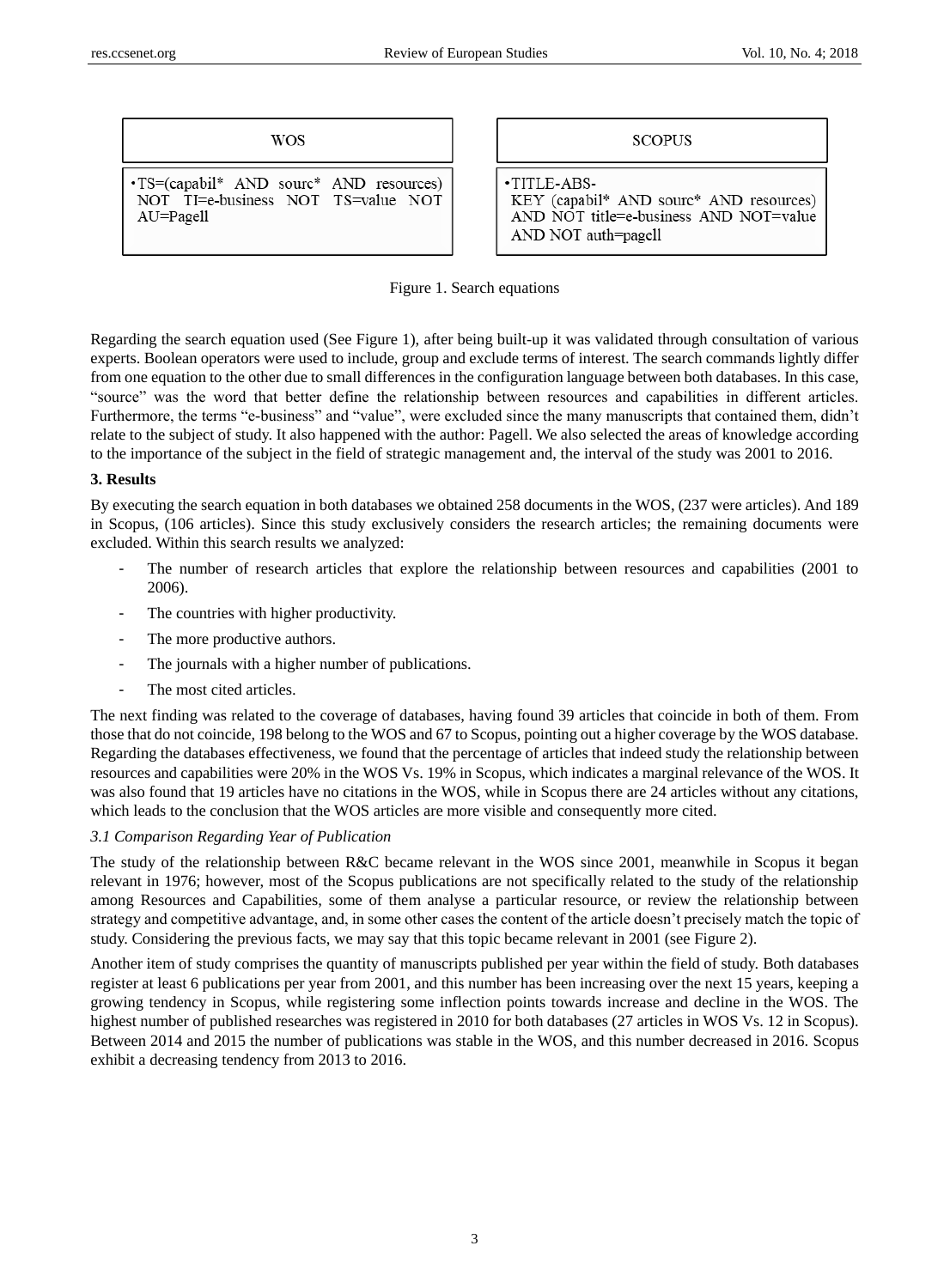

Figure 2. Evolution of the number of publications regarding the relationship between R&C. Source: WOS and Scopus.

#### *3.2 Comparison Regarding Productivity by Countries*

Tables 1 and 2 show the top 20 countries by productivity. Productivity by country is measured through the total number of papers published per year (TP), the total number of citations (TC), the average number of citations per published paper (C/P) and the H-index. The analysis of both databases yields that the United States of America is positioned as the top country in terms of number of publications (WOS 100 Vs. Scopus 32 documents), it also exhibit the highest number of citations (WOS 5.122 Vs. Scopus 2.762) and the highest H-index (WOS 33 Vs. Scopus 18). These results could be attributed to the amount of money devoted to research in the United States, and also to the degree of access to databases by the side of researchers in that country.

For the rest of the countries the results vary from one database to the other: countries that have a leading productivity position in the WOS, do not maintain this position in Scopus, however, regardless of their position in the list of the top 20, the countries in both databases are mostly the same ones, except Singapore, Turkey, Belgium, Portugal and Hong Kong.

Further observation identifies that the highest productivity of a country does not suggest the highest number of citations. Such is the case of Belgium (3 articles and 287citations in total) and Brazil (5 articles and 22 citations) See Table 1. Something similar occurs in Germany (2 articles and 121 citations. See Table 2). There are also some countries with a small number of citations, this could be due to the novelty character of this papers, or alternatively, that their works can be considered of less academic value.

For Belgium's case, the paper with the highest number of citations refers to the relationship between the firms capability to relate to others within the same sector; and the resources generated by strategic alliances and acquisitions (Vanhaverbeke, Duysters, & Noorderhaven, 2002).

| Rank | Country              | TP  | ТC    | C/P   | <b>H-index</b> |
|------|----------------------|-----|-------|-------|----------------|
| 1    | <b>United States</b> | 100 | 5.122 | 51,22 | 33             |
| 2    | England              | 24  | 596   | 24,83 | 11             |
| 3    | Spain                | 18  | 273   | 15,17 |                |
| 4    | Australia            | 15  | 217   | 14,47 | 7              |
| 5    | China                | 14  | 248   | 17.71 | 7              |
| 6    | Taiwan               | 14  | 310   | 22,14 | 9              |
| 7    | Germany              | 13  | 700   | 53,85 | 10             |
| 8    | South Korea          | 11  | 110   | 10.00 |                |

Table 1. Top 20 of productivity by country in the WOS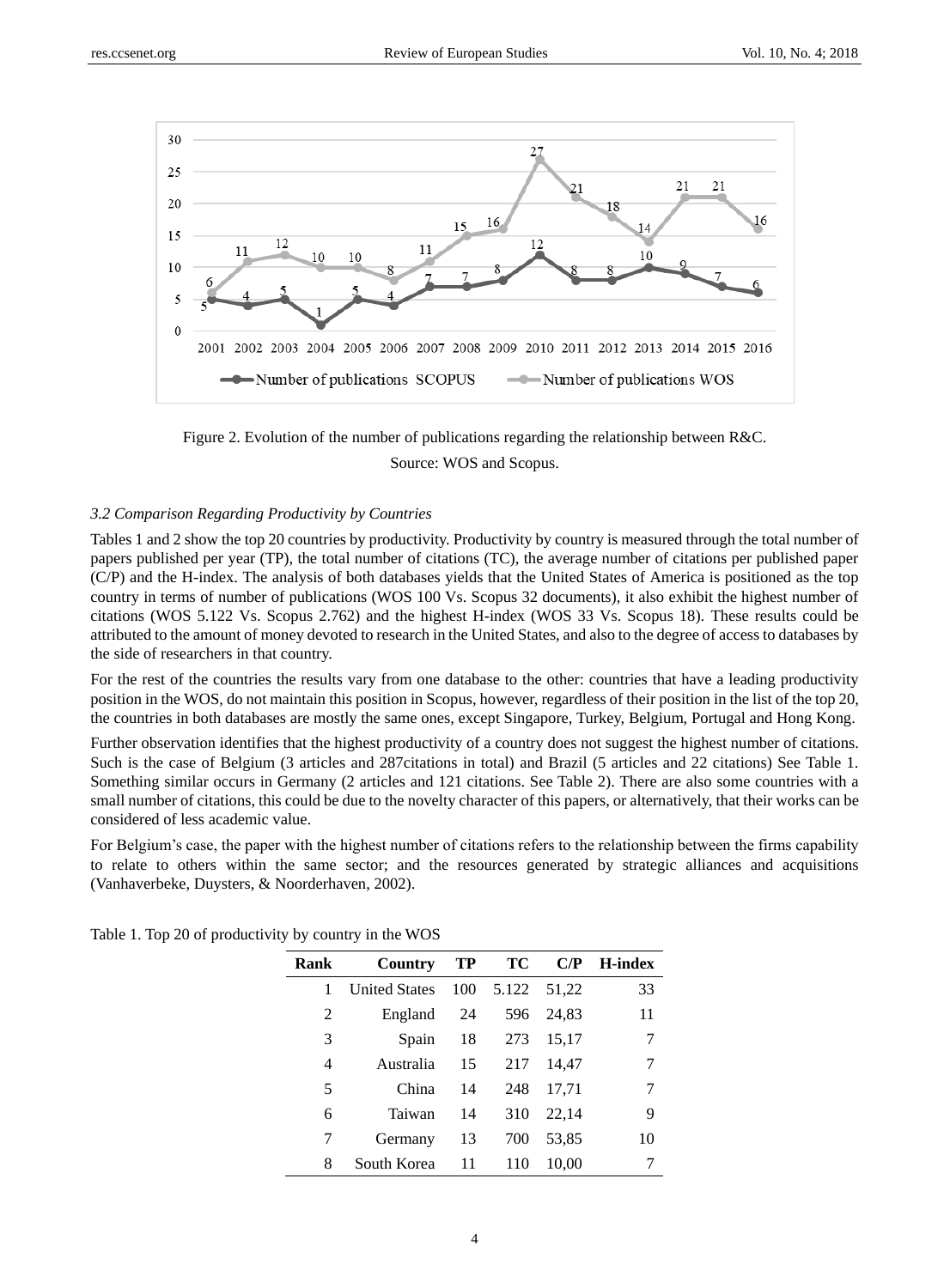| 9  | France             | 10 | 514 | 51,40 | 9              |
|----|--------------------|----|-----|-------|----------------|
| 10 | <b>Netherlands</b> | 9  | 693 | 77,00 | 9              |
| 11 | Italy              | 8  | 202 | 25,25 | 3              |
| 12 | Sweden             | 8  | 305 | 38,12 | 6              |
| 13 | Canada             | 6  | 83  | 13,83 | 4              |
| 14 | Denmark            | 6  | 304 | 50,67 | 3              |
| 15 | Brazil             | 5  | 22  | 4,40  | 2              |
| 16 | Singapore          | 4  | 192 | 48,00 | 3              |
| 17 | Turkey             | 4  | 23  | 5.75  | 4              |
| 18 | Belgium            | 3  | 287 | 95,67 | 3              |
| 19 | Malaysia           | 3  | 2   | 0.67  | 1              |
| 20 | Portugal           | 3  | 8   | 2,67  | $\mathfrak{D}$ |

Table 2. Top 20 of productivity by country in Scopus

| Rank           | Country                   | TP             | TC             | C/P    | <b>H-index</b> |
|----------------|---------------------------|----------------|----------------|--------|----------------|
| 1              | <b>United States</b>      | 32             | 2.762          | 86,31  | 18             |
| 2              | Australia                 | 8              | 158            | 19,75  | 5              |
| 3              | China                     | 8              | 85             | 10,63  | 3              |
| $\overline{4}$ | France                    | 7              | 271            | 38,71  | 4              |
| 5              | <b>United Kingdom</b>     | 7              | 61             | 8,71   | 4              |
| 6              | Malaysia                  | 5              | 6              | 1,20   | 1              |
| 7              | <b>Brazil</b>             | $\overline{4}$ | 9              | 2,25   | 1              |
| 8              | <b>Russian Federation</b> | 4              | 49             | 12,25  | 2              |
| 9              | Spain                     | 4              | 43             | 10,75  | 2              |
| 10             | Taiwan                    | 4              | $28\,$         | 7,00   | $\overline{2}$ |
| 11             | Canada                    | 3              | 105            | 35,00  | 2              |
| 12             | Denmark                   | 3              | 35             | 11,67  | 3              |
| 13             | Sweden                    | 3              | 24             | 8,00   | 2              |
| 14             | Czech Republic            | $\overline{2}$ | $\overline{2}$ | 1,00   | $\mathbf{1}$   |
| 15             | Germany                   | 2              | 121            | 60,50  | 2              |
| 16             | Hong Kong                 | 2              | 144            | 72,00  | 2              |
| 17             | India                     | 2              | $\mathbf{1}$   | 0,50   | 1              |
| 18             | Israel                    | 2              | 20             | 10,00  | 2              |
| 19             | Italia                    | 2              | 205            | 102,50 | 1              |
| 20             | Netherlands               | 2              | 38             | 19,00  | 2              |

Tables 3 and 4 show the number of papers published in the 10 most productive countries. The United States is in the top of the list for both databases, however, the reduced number of total papers published up to these days make evident that the connection between the set of resources that the company poses and the capabilities it develops still haven't been addressed significantly, leaving gaps open to being studied.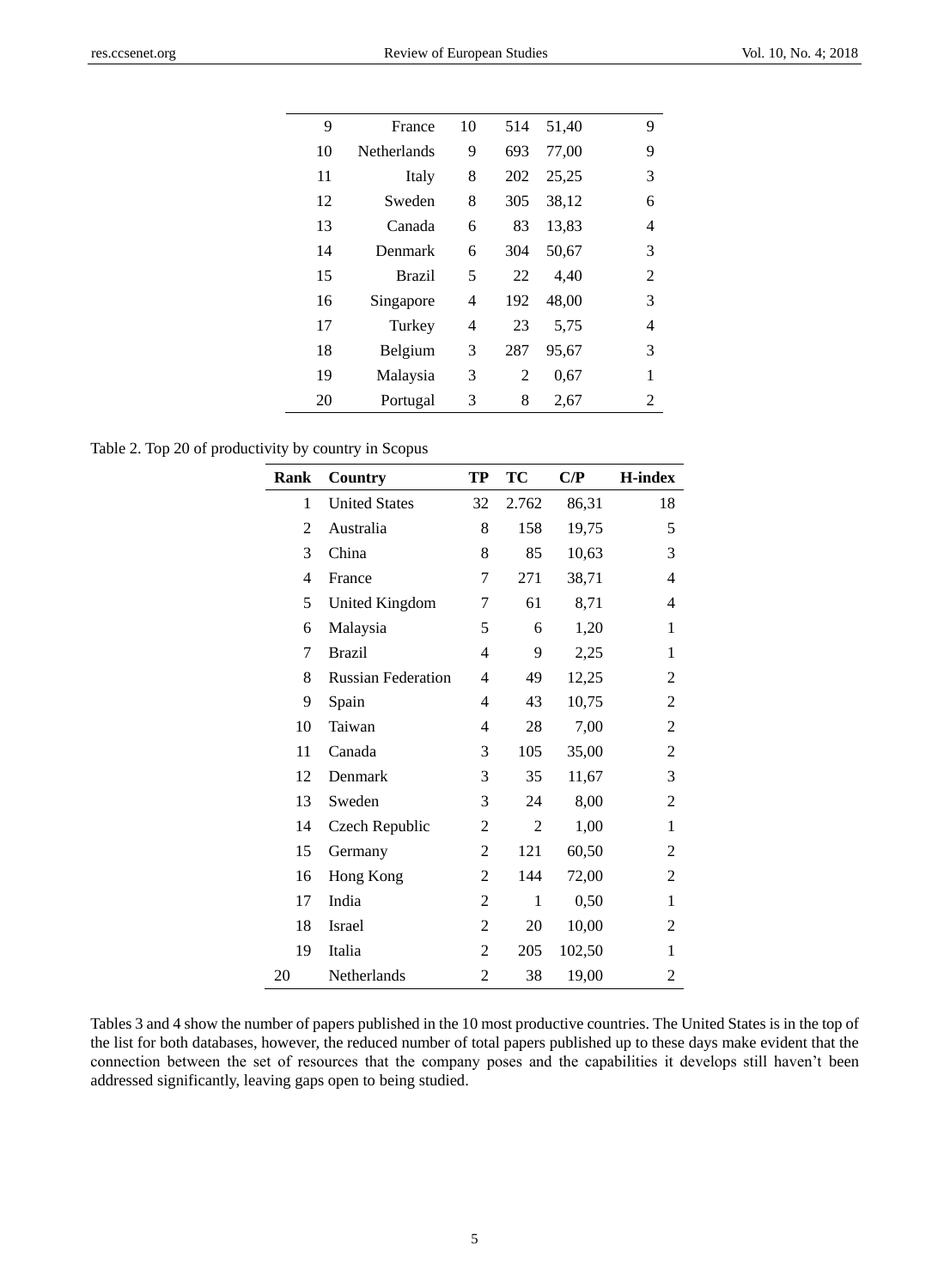| <b>Year</b> | <b>United</b> | <b>England</b> | <b>Spain</b>   | Australia      | China          | <b>Taiwan</b>  | Germany  | <b>South</b>   | France         | <b>Netherlands</b> |
|-------------|---------------|----------------|----------------|----------------|----------------|----------------|----------|----------------|----------------|--------------------|
|             | <b>States</b> |                |                |                |                |                |          | Korea          |                |                    |
| 2001        | 3             | $\theta$       | $\theta$       | $\overline{2}$ | 1              | $\mathbf{0}$   | $\theta$ | $\theta$       | $\theta$       | $\Omega$           |
| 2002        | 8             | 0              | $\Omega$       |                | 0              | $\Omega$       | 0        | 0              | $\Omega$       |                    |
| 2003        | 6             | 0              | $\Omega$       | 0              | 0              |                | 0        | 0              | $\overline{c}$ |                    |
| 2004        | 5             |                | $\Omega$       | $\Omega$       | $\Omega$       |                | 0        |                | $\Omega$       |                    |
| 2005        | 8             |                | $\theta$       | $\Omega$       | $\Omega$       |                | 0        | 0              | $\theta$       |                    |
| 2006        |               |                | $\Omega$       | $\Omega$       | $\Omega$       | 0              |          | 0              |                |                    |
| 2007        | 2             | $\mathfrak{D}$ | 0              | $\theta$       | $\Omega$       | 2              | 0        | 0              |                |                    |
| 2008        | 8             |                | $\mathfrak{D}$ | 2              | 0              |                | 0        | 0              |                |                    |
| 2009        | 10            |                |                | $\overline{c}$ |                | 0              |          |                | $\mathfrak{D}$ |                    |
| 2010        | 8             |                |                | 0              | $\Omega$       |                | 7        |                | 0              |                    |
| 2011        | 7             | 2              | 3              | $\theta$       |                | 0              | 2        | 2              |                |                    |
| 2012        | 6             | 2              |                |                | 3              | $\overline{c}$ |          |                | $\Omega$       |                    |
| 2013        | 8             |                |                |                | 2              |                | 0        | $\overline{c}$ |                |                    |
| 2014        | 10            | $\overline{c}$ | 5              | 3              | 0              |                | 0        | 2              |                |                    |
| 2015        | 9             |                |                | $\Omega$       | $\overline{2}$ | 0              | 3        | $\theta$       | 0              |                    |
| 2016        | 1             | 5              | 2              | 3              | 4              | 0              | 0        |                | 0              |                    |

Table 3. Top 10 of countries by productivity. WOS. 2001-2016

| Table 4. Top 10 of countries by productivity - Scopus. 2001-2016 |  |  |
|------------------------------------------------------------------|--|--|
|                                                                  |  |  |

| <b>Year</b> | <b>United</b>  | Australia | China        | France           | <b>United</b> | Malaysia       | <b>Brazil</b>    | <b>Russian</b> | <b>Spain</b> | <b>Taiwan</b> |
|-------------|----------------|-----------|--------------|------------------|---------------|----------------|------------------|----------------|--------------|---------------|
|             | <b>States</b>  |           |              |                  | Kingdom       |                |                  | Federation     |              |               |
| 2001        | 1              | 3         | $\mathbf{0}$ | $\boldsymbol{0}$ |               | $\overline{0}$ | $\boldsymbol{0}$ | $\theta$       | $\theta$     | $\Omega$      |
| 2002        | $\mathfrak{Z}$ |           | 0            | 0                | $\Omega$      | 0              | 0                | 0              |              | 0             |
| 2003        | $\overline{4}$ | O         | 0            | 0                | $\Omega$      | 0              | 0                | 0              | 0            | 0             |
| 2004        |                | 0         | 0            | 0                | $\Omega$      | 0              | 0                | 0              | 0            | 0             |
| 2005        | 2              | 0         |              | 0                |               | 0              |                  | 0              |              | 0             |
| 2006        |                | 0         | 2            | 0                | 0             | 0              | 0                | 0              | 0            | 0             |
| 2007        | 3              | 0         | 0            | 0                | $\Omega$      | 0              | 0                | 0              | 0            |               |
| 2008        | 3              |           |              | 0                | 0             | 0              | 0                | 0              | 0            |               |
| 2009        | 3              | 0         |              | 3                | 0             |                | 0                |                |              |               |
| 2010        | 2              |           |              | 0                | 0             |                | 0                |                | 0            |               |
| 2011        |                | 0         | 0            | 0                |               | 0              |                  | 0              | 0            |               |
| 2012        | 2              | 0         | 0            | 0                | 0             |                |                  | 0              | 0            |               |
| 2013        |                | 0         | 0            |                  |               |                |                  | 0              | 0            |               |
| 2014        | 3              | 0         |              | 0                | 2             | 0              |                  | 0              | 0            |               |
| 2015        |                |           | 0            |                  |               | 0              | 0                | 2              |              |               |
| 2016        |                |           |              | 2                | 0             |                | 0                | 0              | 0            | 0             |

The United States register 10 WOS articles published in 2009 and 10 in 2014, while in Scopus the most productive year was 2003 with 4 publications. The particular topics studied in this papers, are the different sources of capabilities, including some resources as generators of firms capabilities (Chadwick & Dabu, 2009; Colakoglu, Yamao, & Lepak, 2014; Helfat & Peteraf, 2003; McKelvie & Davidsson, 2009; Morris, Hammond, & Snell, 2014), also some capabilities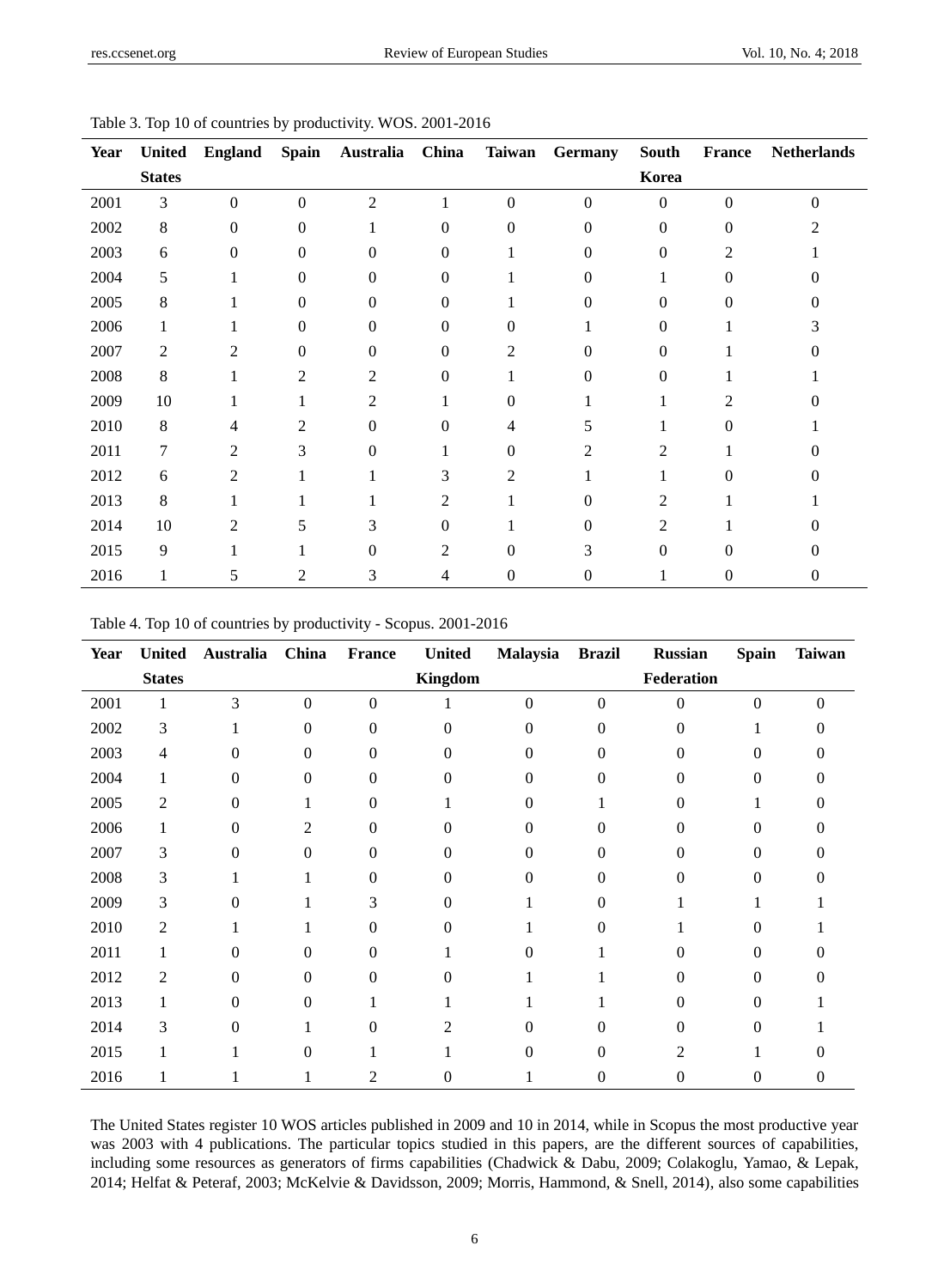that enhance capabilities and influences the generation of resources (Hervas-Oliver, Sempere-Ripoll, & Boronat-Moll, 2014; Kleinbaum & Stuart, 2014; Weeks, 2009), as well as the study of some type of resource or capability and its influence in the company's performance and competitive advantage.

#### *3.3 Comparison Regarding Productivity by Authors*

There is just one common author between WOS and Scopus in the top 20 list of productive authors. Nevertheless, if we observe the total list of authors, there are 86 in common, including Lengnick-Hall, Helfat, Peteraf, Habbershon, Williams, MacMillan, Verona, Ravasi, Foerstl, Reuter, Hartmann, Chadwick, and Dabu. By other hand, WOS exhibit higher H-indices per author (H=3 and H=2), compared to Scopus (H=0 or H=1), which points out a greater impact of the WOS.

Regarding number of citations per article, the papers that stand out, study the importance of capabilities, their origins and the influence in the performance of the company (Ethiraj, Kale, Krishnan, & Singh, 2005), and firms preferences for external sources in order to develop innovative capabilities (Hagedoorn and Duysters 2002; Vanhaverbeke, Duysters, and Noorderhaven 2002). Regarding the analysis by authors, there are highly relevant differences between both databases, being the WOS the one with the greatest number of citations per author (Scopus=119 cites per author, while WOS=172).

| <b>Authors</b>       | TP | TC  | C/P    | <b>H-index</b> |
|----------------------|----|-----|--------|----------------|
| Bowman C             | 3  | 42  | 14,00  | 3              |
| Hartmann E           | 3  | 245 | 81,67  | 3              |
| Kaufmann L           | 3  | 75  | 25,00  | 3              |
| Duysters G           | 3  | 408 | 136,00 | 3              |
| Lengnick-Hall CA     | 3  | 113 | 37,67  | 2              |
| Lengnick-Hall ML     | 3  | 122 | 40,67  | 3              |
| Ambrosini V          | 2  | 25  | 12,50  | $\overline{2}$ |
| <b>Blome C</b>       | 2  | 221 | 110,50 | $\overline{2}$ |
| Collier <sub>N</sub> | 2  | 24  | 12,00  | 2              |
| Foerstl K            | 2  | 221 | 110,50 | 2              |
| Grimpe C             | 2  | 164 | 82,00  | 2              |
| Hervas-Oliver JL     | 2  | 53  | 26,50  | 2              |
| Hyland P             | 2  | 34  | 17,00  | $\overline{2}$ |
| Kale P               | 2  | 344 | 172,00 | 2              |
| Lau A                | 2  | 80  | 40,00  | 2              |
| Lee Ruby P           | 2  | 15  | 7,50   | 1              |
| Lin BW               | 2  | 89  | 44,50  | $\overline{2}$ |
| Manning S            | 2  | 21  | 10,50  | $\overline{2}$ |
| Reuter <sub>C</sub>  | 2  | 221 | 110,50 | 2              |
| Sofka W              | 2  | 164 | 82,00  | 2              |

Table 5. WOS: Influential authors regarding the relationship between R&C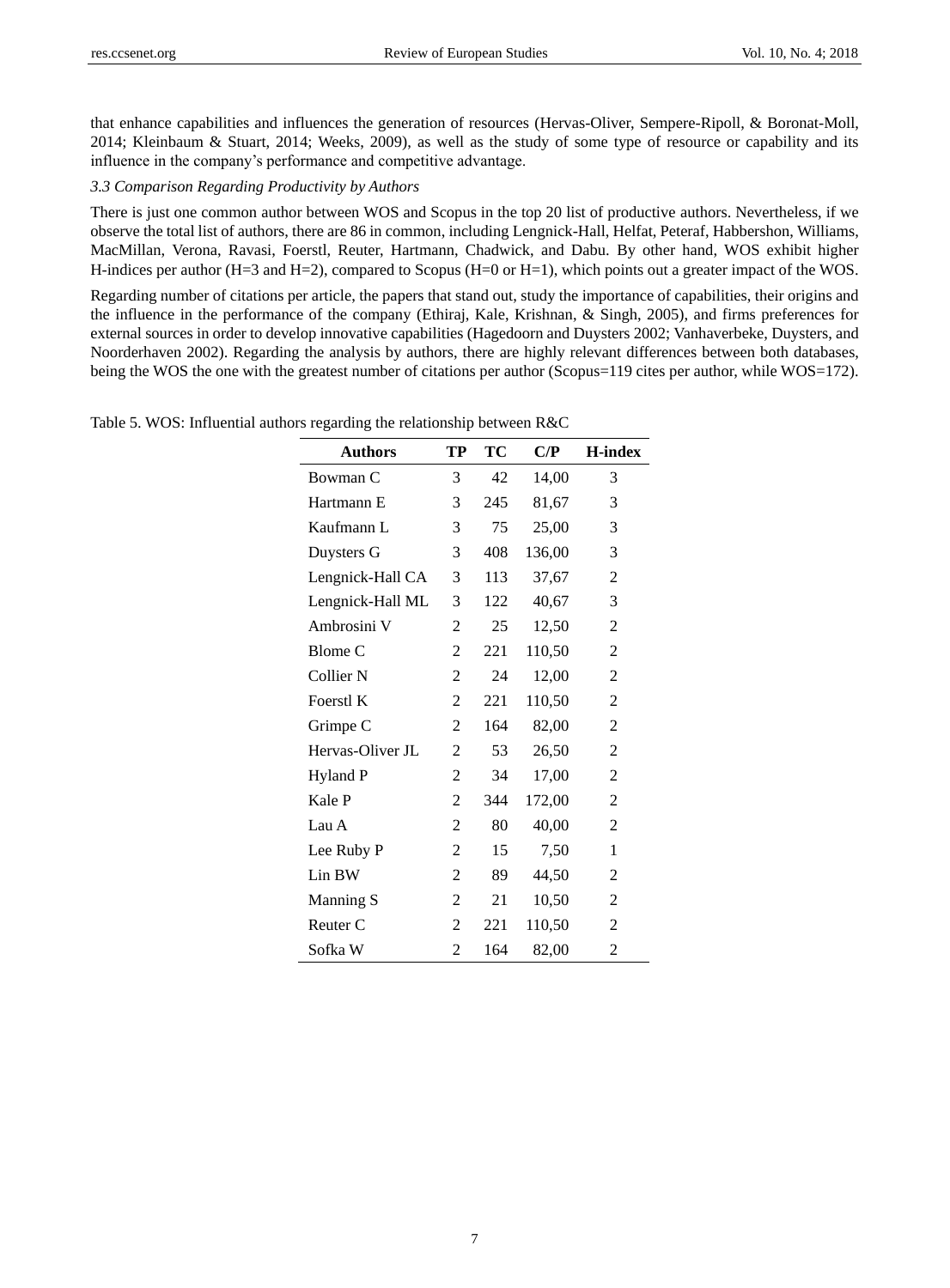| <b>Authors</b>     | TP | ТC             | $\mathbf{C}/\mathbf{P}$ | <b>H-index</b> |
|--------------------|----|----------------|-------------------------|----------------|
| Capron, L.         | 2  | 114            | 57                      | 1              |
| Abrahamsson, M.    | 1  | 21             | 21                      | 1              |
| Afshar, A.         | 1  | 64             | 64                      | 1              |
| Aggarwal, A.K.     | 1  | 1              | 1                       | 1              |
| Ahn, M.J.          | 1  | 36             | 36                      | 1              |
| Al-Athari, A.      | 1  | 34             | 34                      | 1              |
| Anderson, E.       | 1  | 1              | 1                       | 1              |
| Bañón, A.R.        | 1  | 10             | 10                      | 1              |
| Beckmann, S.       | 1  | 2              | 2                       | 1              |
| Beltrán, J.        | 1  | 0              | 0                       | 0              |
| Bertrand, O.       | 1  | 47             | 47                      | 1              |
| Best, M.H.         | 1  | 10             | 10                      | 1              |
| Beyhan, B.         | 1  | 5              | 5                       | 1              |
| Blome, C.          | 1  | 119            | 119                     | 1              |
| Bonvillian, W.B.   | 1  | 5              | 5                       | 1              |
| Boright, J.P.      | 1  | 1              | 1                       | 1              |
| Boylan, R.L.       | 1  | 55             | 55                      | 1              |
| Bravo-Ibarra, E.R. | 1  | 2              | 2                       | 1              |
| Brettel, M.        | 1  | $\overline{c}$ | 2                       | 1              |
| Brush, T.H.        | 1  | 50             | 50                      | 1              |

Table 6. SCOPUS: Influential authors regarding the relationship between R&C.

#### *3.4 Comparison Regarding Productivity by Journals*

The study found 102 journals in the WOS Vs. 86 in Scopus exploring the relationship between resources and capabilities. Tables 7 and 8 display the top 20 journals and its impact factor. WOS top journals are: Strategic Management Journal and Technovation, (12 papers each). Scopus top Journals are: Asian Journal of Technology Innovation, the International Business Management and Technological Forecasting and Social Change (3 publications each). We may say that the impact factor per journal differs in both databases, and, that it is probably due to the different number of publications identified by each database search engine, being the WOS the one that has the greatest coverage and impact.

Lastly, an individual analysis by journal reveals that the journal with the highest impact factor is not always the most productive one. As an example: The Academy of Management Journal has only 1 publication registered in Scopus and has an H-index=10,34, compared to the most productive journal in WOS: The Strategic Management Journal, with 12 publications and a H=4.461. We can deduce that top productive journals of WOS are more cited than top productive journals of Scopus, for this particular area of study.

|   | <b>Rank</b> Number of publications | <b>Journals</b>                                    | <b>Impact factor 2016</b> |
|---|------------------------------------|----------------------------------------------------|---------------------------|
|   | 12                                 | Strategic Management Journal                       | 4.461                     |
| C | 12                                 | <b>Technovation</b>                                | 3.265                     |
| 3 |                                    | Journal of International Business Studies          | 5.869                     |
| 4 |                                    | R & D Management                                   | 2.444                     |
|   |                                    | <b>Technological Forecasting and Social Change</b> | 2.625                     |
| 6 | 6                                  | <b>IEEE Transactions on Engineering Management</b> | 1.188                     |
|   | 6                                  | International Journal of Technology Management.    | 1.036                     |

Table 7. WOS most productive journals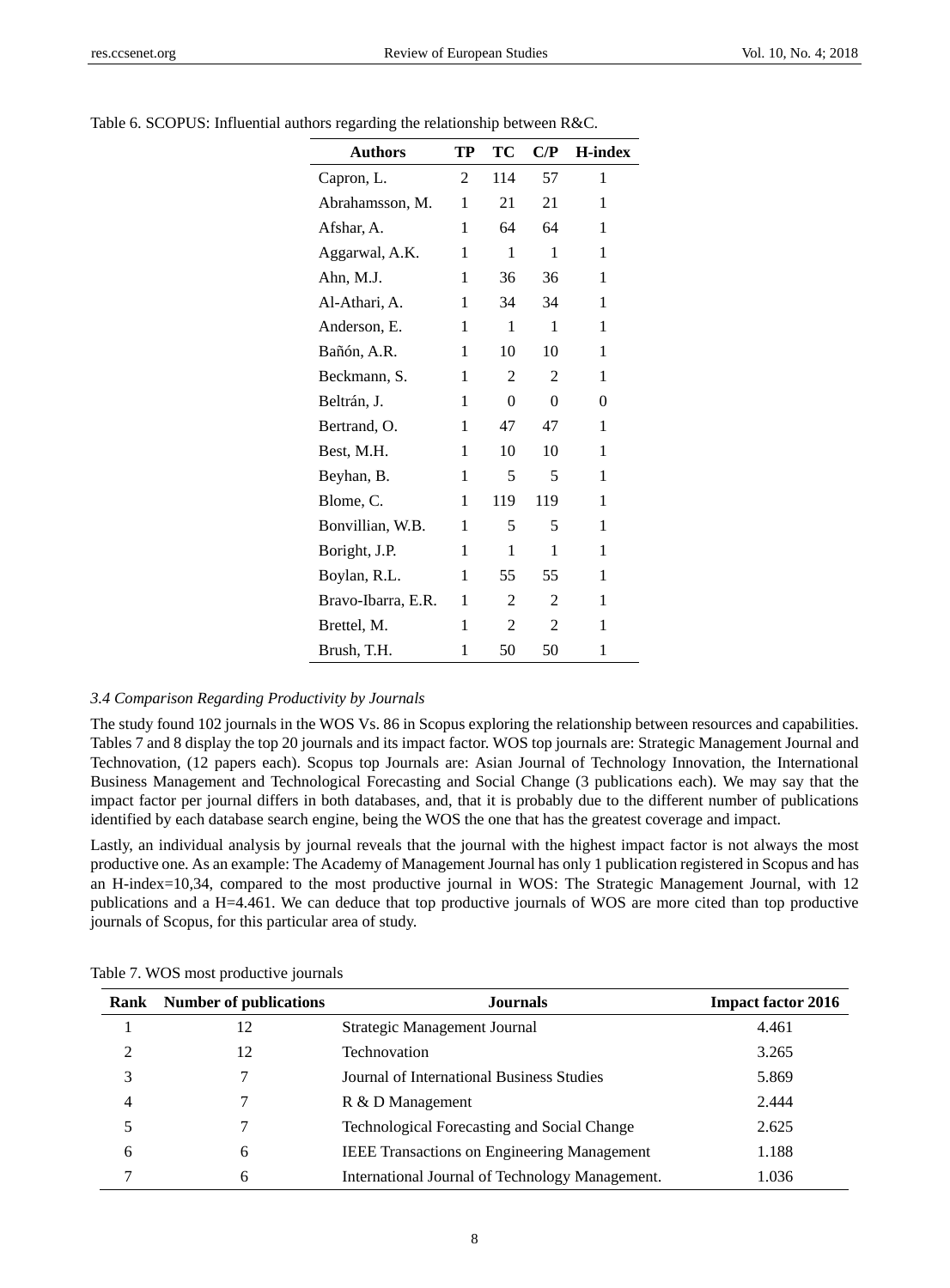| 8  | 5 | Industrial and Corporate Change                    | 1.777 |
|----|---|----------------------------------------------------|-------|
| 9  | 5 | Journal of International Marketing                 | 3.725 |
| 10 | 5 | Journal of Supply Chain Management                 | 5.789 |
| 11 | 5 | Journal of World Business                          | 3.758 |
| 12 | 5 | <b>Organization Science</b>                        | 2.691 |
| 13 | 5 | <b>Research Policy</b>                             | 4.495 |
| 14 | 4 | Asian Journal of Technology Innovation             | 0.698 |
| 15 | 4 | <b>British Journal of Management</b>               | 2.982 |
| 16 | 4 | <b>Industrial Marketing Management</b>             | 3.166 |
| 17 | 4 | Innovation Management Policy & Practice            | 0.950 |
| 18 | 4 | International Journal of Human Resource Management | 1.650 |
| 19 | 4 | Journal of Management Studies                      | 3.962 |
| 20 | 4 | Asian Business & Management                        | 1.133 |

Table 8. Scopus most productive journals

| <b>Rank</b> | <b>Number of publications</b> | <b>Journals</b>                                  | <b>Impact factor 2016</b> |
|-------------|-------------------------------|--------------------------------------------------|---------------------------|
| 1           | 3                             | Asian Journal of Technology Innovation           | 0.429                     |
| 2           | 3                             | International Journal of Technology Management   | 0.450                     |
| 3           | 3                             | Technological Forecasting and Social Change      | 1.247                     |
| 4           | 2                             | <b>Advances In Applied Business Strategy</b>     | 0.149                     |
| 5           | $\overline{c}$                | Economy of Region                                | 0.260                     |
| 6           | $\overline{2}$                | Espacios                                         | 0.170                     |
| 7           | $\overline{2}$                | Industrial and Corporate Change                  | 1.835                     |
| 8           | $\overline{2}$                | <b>International Business Management</b>         | 0.194                     |
| 9           | $\overline{2}$                | <b>International Journal of Emerging Markets</b> | 0.260                     |
| 10          | $\overline{2}$                | International Journal of Project Management      | 1.396                     |
| 11          | 2                             | Journal of Business Venturing                    | 5.771                     |
| 12          | $\overline{c}$                | Journal of Strategic Marketing                   | 0.328                     |
| 13          | $\overline{2}$                | Journal of The Knowledge Economy                 | 0.534                     |
| 14          | $\overline{c}$                | Mediterranean Journal of Social Sciences         | 0.139                     |
| 15          | 2                             | Organization Science                             | 5.870                     |
| 16          | $\overline{2}$                | <b>Research Policy</b>                           | 3.625                     |
| 17          | $\overline{2}$                | Strategic Management Journal                     | 7.651                     |
| 18          | 1                             | Academy of Management Executive                  | 4.599                     |
| 19          | 1                             | Academy of Management Journal                    | 10.346                    |
| 20          | 1                             | <b>Accounting and Business Research</b>          | 0.945                     |

# *3.5 Comparison Regarding Citations by Papers*

The most cited paper (The dynamic resource-based view: capability lifecycles), was published in 2003 by Helfat and Peteraf. (993 citations in WOS Vs. 1.234 in Scopus). It addresses the concept of the evolutionary lifecycle of capabilities. The study considers that capabilities are originated in a group of individuals with distinctive characteristics and a common objective that implies to generate an ability. They later move into a development stage, where highly depend on what the individuals can achieve with the available resources. Lastly, they enter a stage of maturity, incorporating themselves in the memory of the organization.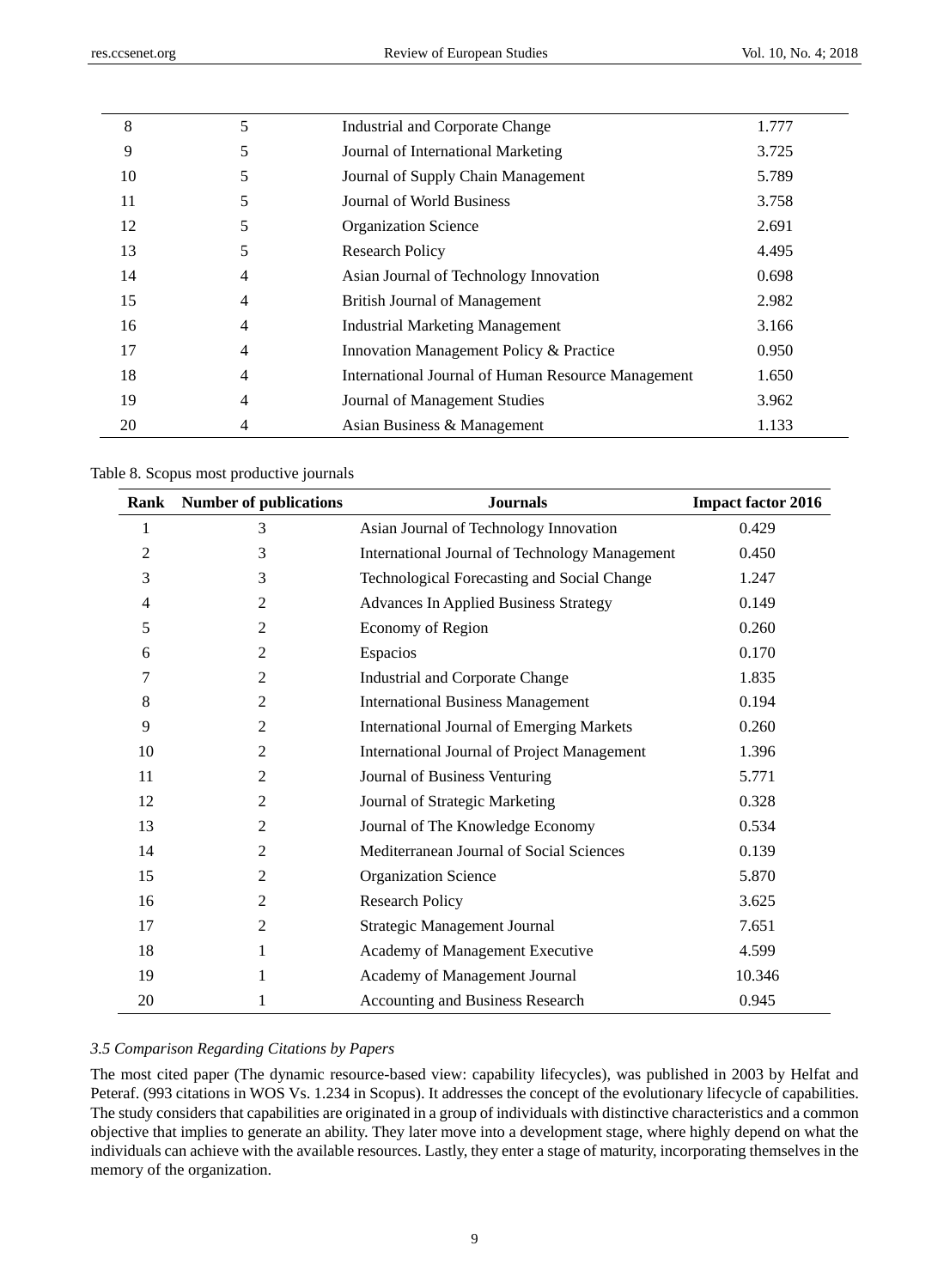The analysis of the highly relevant papers in both databases shows that most of them study the relationship between resources and capabilities, or the influence of resources on capabilities. See Tables 9 and 10.

Table 9. WOS: Most cited papers about the relationship between R&C

| Rank           | TС  | <b>Authors</b>                               | <b>Title</b>                                                                                                        |
|----------------|-----|----------------------------------------------|---------------------------------------------------------------------------------------------------------------------|
| 1              | 993 | Helfat & Peteraf (2003)                      | The dynamic resource-based view: Capability lifecycles.                                                             |
| $\mathfrak{2}$ | 380 | Vorhies & Morgan<br>(2005)                   | Benchmarking marketing capabilities for sustainable<br>competitive advantage.                                       |
| 3              | 332 | Habbershon, Williams,<br>& MacMillan (2003)  | A unified systems perspective of family firm performance.                                                           |
| $\overline{4}$ | 320 | Ethiraj, Kale, Krishnan,<br>$&$ Singh (2005) | Where do capabilities come from and how do they matter?<br>A study in the software services industry.               |
| 5              | 247 | Zahra & Nielsen (2002)                       | Sources of capabilities, integration and technology<br>commercialization.                                           |
| 6              | 239 | Hagedoorn & Duysters<br>(2002)               | External sources of innovative capabilities: The preference<br>for strategic alliances or mergers and acquisitions. |
| 7              | 223 | Florin, Lubatkin, &<br>Schulze (2003)        | A social capital model of high-growth ventures.                                                                     |
| $\,8\,$        | 178 | Hoffmann (2007)                              | Strategies for managing a portfolio of alliances.                                                                   |
| 9              | 167 | Verona & Ravasi (2003)                       | Unbundling dynamic capabilities: an exploratory study of<br>continuous product innovation                           |
| 10             | 163 | Gold, Seuring, & Beske<br>(2010)             | Sustainable Supply Chain Management and<br>Inter-Organizational Resources: A Literature Review                      |

|  |  | Table 10. Scopus: Most cited papers about the relationship between R&C |  |
|--|--|------------------------------------------------------------------------|--|
|  |  |                                                                        |  |

| Rank           | TC   | <b>Authors</b>            | <b>Title</b>                                                    |
|----------------|------|---------------------------|-----------------------------------------------------------------|
| 1              | 1234 | Helfat & Peteraf $(2003)$ | The dynamic resource-based view: Capability lifecycles          |
| $\overline{2}$ | 464  | Habbershon, Williams,     | A unified systems perspective of family firm performance        |
|                |      | & MacMillan(2003)         |                                                                 |
| 3              | 205  | Verona & Ravasi(2003)     | Unbundling dynamic capabilities: An exploratory study of        |
|                |      |                           | continuous product innovation                                   |
| $\overline{4}$ | 152  | Deng $(2007)$             | Investing for strategic resources and its rationale: The case   |
|                |      |                           | of outward FDI from Chinese companies                           |
| 5              | 147  | Jones, Lanctot, $\&$      | Determinants and performance impacts of external                |
|                |      | Teegen $(2001)$           | technology acquisition                                          |
| 6              | 119  | Foerstl, Reuter,          | Managing supplier sustainability risks in a dynamically         |
|                |      | Hartmann, & Blome         | changing environment-Sustainable supplier management in         |
|                |      | (2010)                    | the chemical industry                                           |
| 7              | 113  | Capron & Mitchell         | Selection capability: How capability gaps and internal          |
|                |      | (2009)                    | social frictions affect internal and external strategic renewal |
| 8              | 106  | Yam et al. (2011)         | Analysis of sources of innovation, technological innovation     |
|                |      |                           | capabilities, and performance: An empirical study of Hong       |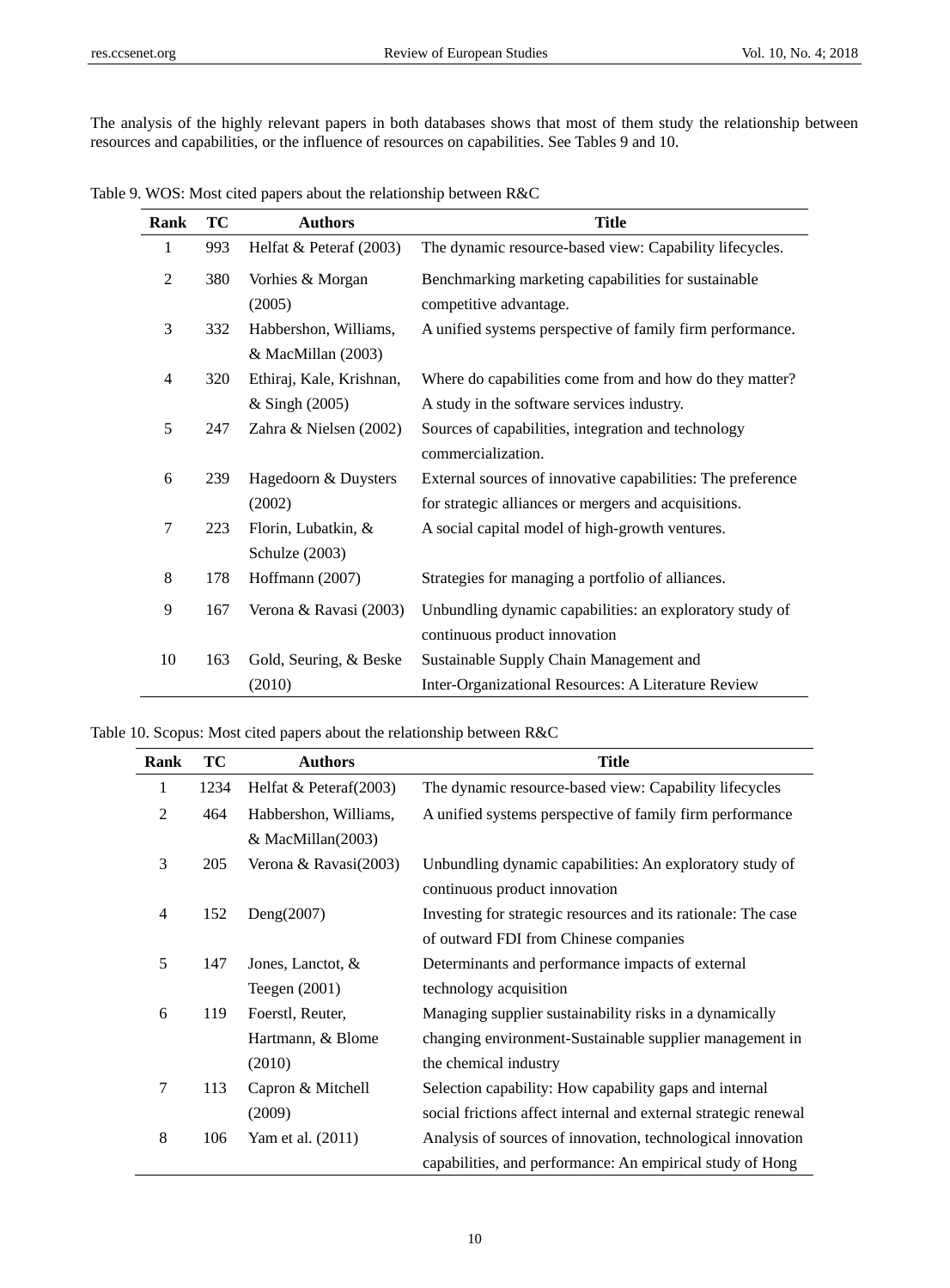|    |    |                  | Kong manufacturing industries                            |
|----|----|------------------|----------------------------------------------------------|
| 9  | 86 | Chadwick & Dabu  | Human resources, human resource management, and the      |
|    |    | (2009)           | competitive advantage of firms: Toward a more            |
|    |    |                  | comprehensive model of causal linkages                   |
| 10 | 64 | Afshar & Haghani | Modelling integrated supply chain logistics in real-time |
|    |    | (2012)           | large-scale disaster relief operations                   |

#### **4. Conclusion**

This bibliometric research was performed to compare two academic databases: WOS and Scopus, in terms of coverage and impact reached by each one. The comparison was performed using the same search equation in both databases and the specific subject chosen was: the relationship between resources and capabilities". The analysis of these two databases allows the identification of differences between the search methods, the operators to formulate the equation, the number of articles contained in each database, the importance of authors, the productivity of the journals and countries and the variability in the areas of knowledge for each database.

Regarding coverage, both databases offer powerful search engines and guarantee the inclusion of a comprehensive range of knowledge, nevertheless, the WOS proves to have a higher coverage.

With regards to productivity, both databases started with a similar number of papers published per year, and follow certain growing tendency, being 2010 the most productive year (27 papers in the WOS Vs. 13 in Scopus). Although they both started registering the same number of papers in 2001, WOS has been increasing the number of published papers in this area of knowledge, and, for 2016 the gap between both databases was considerable in terms of number of papers published (WOS=16, Scopus=6), being the WOS the most productive one.

The analysis by country reveals that the United States has the highest number of papers and the greatest number of citations. Europe and Asia by their side, are the two predominant continents in publishing in this field of knowledge. Even though the list of the top 20 countries regarding productivity do not exactly match for both databases, there is a common factor: the gap between USA and the other countries in terms of total productivity and total citations is really considerable. This fact has proven to be a pattern not only for this particular area of knowledge, but for the global productivity by countries.

As regards of authors, each one of the top 20 authors has published between 1 and 3 papers per year, regardless of the database used. In terms of the H-index, authors in the top 20 list by productivity have an H-index lower than 4, which is an indicative either of the authors novelty character, or, the novelty of this particular subject of study, or either the low interest that academics have placed on the subject until today. In any case, this leaves a well-defined space for new research in this field.

There are big differences concerning to productivity and impact per journal. The WOS exhibit journals with a higher impact factor and productivity compared to Scopus (for the studied subject). There is a group of at least 7 journals (see Table 7) that concentrate the 50% of the top 20 publications by journal. Also "The Academy of Management Journal", has the highest impact factor among all the other journals, subsequently, it would be recommendable for a researcher interested on this topic, to take a close look at it.

Derived from all the analysis performed, the conclusion points at a shortage of studies of resources as foundations of firm´s capabilities, therefore, the suggestion is to open new lines of research that allow enlightening the relationships among different resources and a variety of firm's capabilities. This becomes relevant as there is an already proven relationship between resources-capabilities and productivity of firms, therefore affecting the economy of regions and nations.

Lastly, it is important to highlight the advantages of bibliometrics, as it makes possible to evaluate the complete set of indexed publications in selected databases, for a certain period of time (Abramo & D'Angelo, 2011).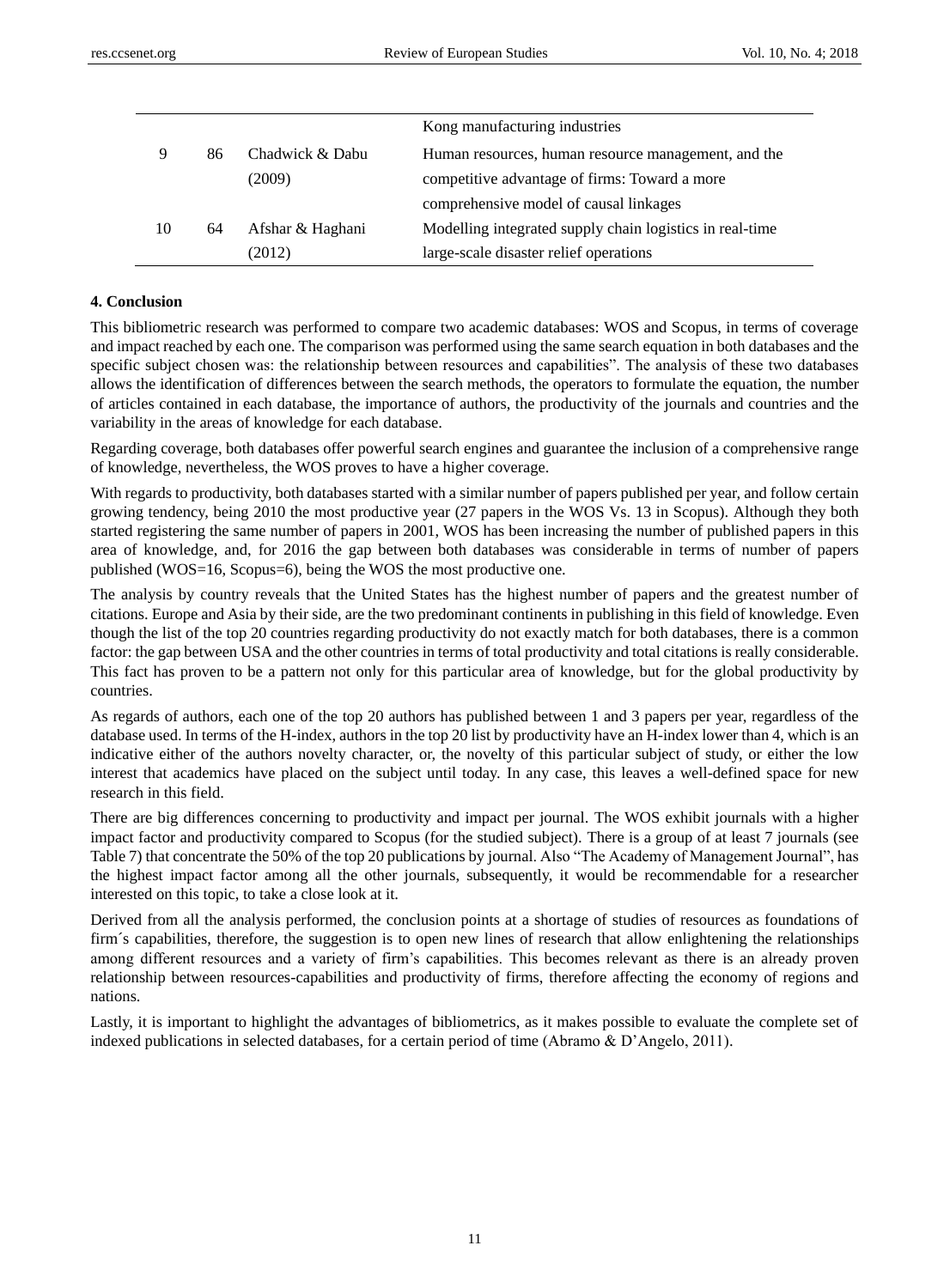#### **References**

- Abramo, G., & D'Angelo, C. A. (2011). Evaluating research: from informed peer review to bibliometrics. *Scientometrics*, *87*(3), 499–514.
- Afshar, A., & Haghani, A. (2012). Modeling integrated supply chain logistics in real-time large-scale disaster relief operations. *Socio-Economic Planning Sciences*, *46*(4), 327–338. https://doi.org/10.1016/J.SEPS.2011.12.003
- Albort-Morant, G., Leal-Rodr guez, A. L., Fern ández-Rodr guez, V., & Ariza-Montes, A. (2017). Assessing the origins, evolution and prospects of the literature on dynamic capabilities: A bibliometric analysis. *European Research on Management and Business Economics*. https://doi.org/10.1016/j.iedeen.2017.06.004
- Albort-Morant, G., & Ribeiro-Soriano, D. (2016). A bibliometric analysis of international impact of business incubators. *Journal of Business Research*. Elsevier Inc. https://doi.org/10.1016/j.jbusres.2015.10.054
- Barney, J. B. (1991). Firm Resources and Sustained Competitive Advantage. *Journal of Management*, *17*(1), 99–120. https://doi.org/10.1177/014920639101700108
- Barney, J. B. (2001). Resource-based theories of competitive advantage: A ten-year retrospective on the resource-based view. *Journal of Management*, *27*, 643–650.
- Barney, J. B. (2007). *Gaining and sustaining competitive advantage* (3rd ed.). Upper Saddle River, New Jersey: Pearson Education.
- Bauer, K., & Bakkalbasi, N. (2005). An examination of citation counts in a new scholarly communication environment. *D-Lib Magazine*, *11*(9).
- Bordons, M., & Zulueta, Á. M. (1999). Evaluación de la actividad científica a través de indicadores bibliométricos. *Revista Española de Cardiología*, *52*(10), 790–800. Retrieved from http://www.revespcardiol.org/es/evaluacion-actividad-cientifica-travesindicadores/articulo/190/
- Cadavid-Higuita, L., Awad, G., & Franco-Cardona, C. J. (2012). A bibliometric analysis of a modeled field for disseminating innovation. *Estudios Gerenciales*, (28), 213–236.
- Capron, L., & Mitchell, W. (2009). Selection capability: How capability gaps and Internal social frictions affect internal and external strategic renewal. *Organization Science*, *20*(2), 294–312. https://doi.org/10.1287/orsc.1070.0328
- Chadwick, C., & Dabu, A. (2009). Human resources, human resource management, and the competitive advantage of firms: Toward a more comprehensive model of causal linkages. *Organization Science*, *20*(1), 253–272.
- Colakoglu, S., Yamao, S., & Lepak, D. P. (2014). Knowledge creation capability in MNC subsidiaries: Examining the roles of global and local knowledge inflows and subsidiary knowledge stocks. *International Business Review*, *23*(1), 91–101.
- Cruz, J., López, P., & Martín, G. (2009). La Influencia de las Capacidades Dinámicas sobre los Resultados Financieros de la Empresa. *Cuadernos de Estudios Empresariales*, *19*(19), 105–128.
- Daim, T. U., Rueda, G., Martin, H., & Gerdsri, P. (2006). Forecasting emerging technologies: Use of bibliometrics and patent analysis. *Technological Forecasting and Social Change*, *73*(8), 981–1012.
- De Bakker, F. G., Groenewegen, P., & Den Hond, F. (2005). A bibliometric analysis of 30 years of research and theory on corporate social responsibility and corporate social performance. *Business & Society*, *44*(3), 283–317.
- Deng, P. (2007). Investing for strategic resources and its rationale: The case of outward FDI from Chinese companies. *Business Horizons*, *50*(1), 71–81. https://doi.org/10.1016/J.BUSHOR.2006.07.001
- Dierickx, I., & Cool, K. (1989). Asset stock accumulation and sustainability of competitive advantage. *Management Science*, *35*(12), 1504–1511.
- Escandón, D. M., Rodriguez, A., & Hernández, M. (2013). La importancia de las capacidades dinámicas en las empresas born global colombianas. *Cuadernos de Administracion*, *26*(47), 141–163.
- Ethiraj, S. K., Kale, P., Krishnan, M. S., & Singh, J. V. (2005). Where do capabilities come from and how do they matter? A study in the software services industry. *Strategic Management Journal*, *26*(1), 25–45. https://doi.org/10.1002/smj.433
- Falagas, M. E., Pitsouni, E. I., Malietzis, G. A., & Pappas, G. (2008). Comparison of PubMed, Scopus, web of science, and Google scholar: strengths and weaknesses. *The FASEB Journal*, *22*(2), 338–342.
- Filippo, D. F. M. T., & Fernández, M. T. (2002). Bibliometría: Importancia de los indicadores bibliométricos. El estado de la ciencia: principales indicadores deficiencia y tecnología Iberoamericanos/interamericanos. Buenos Aires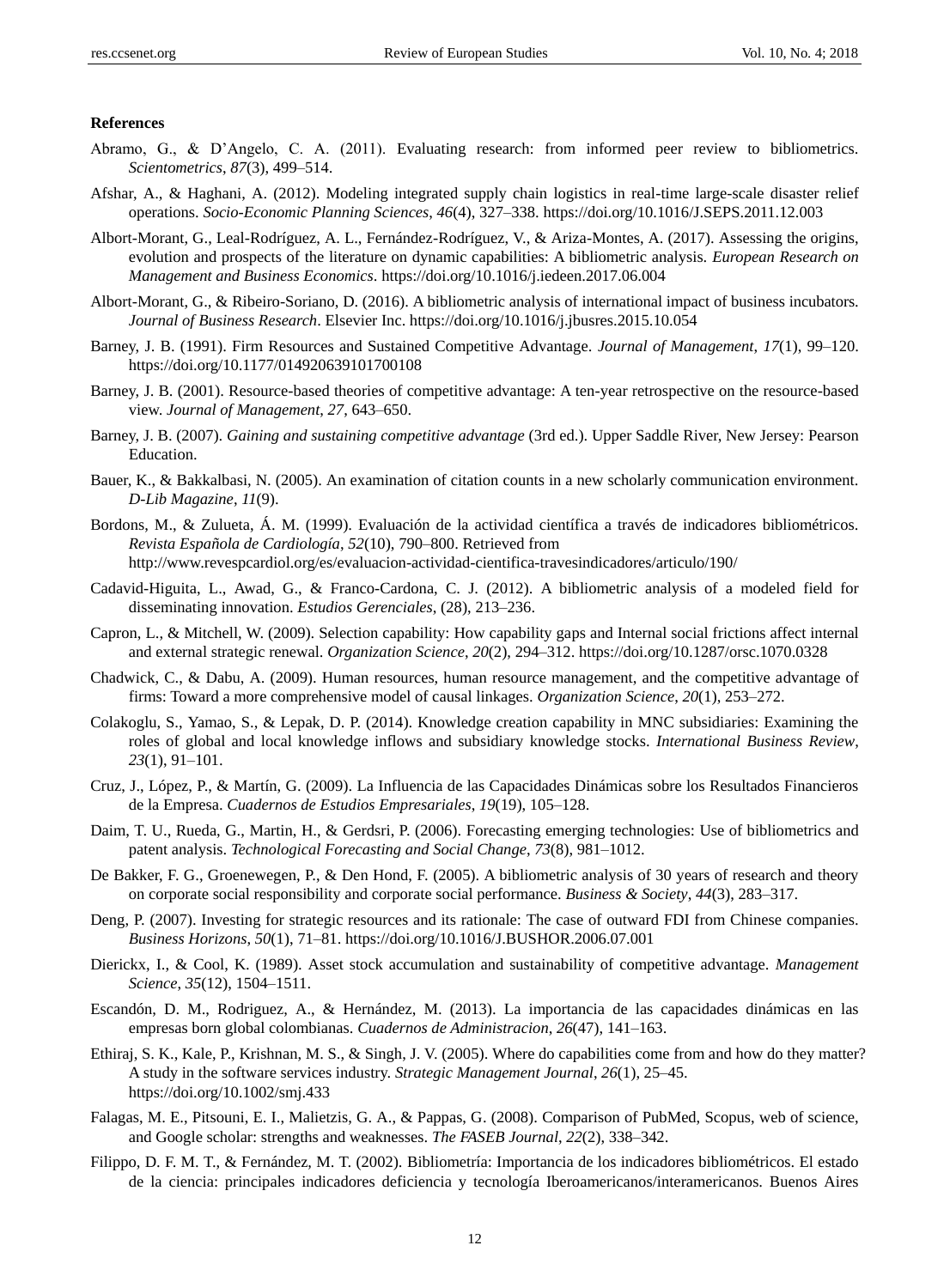(AR): Artes Gráfica Integradas.

- Florin, J., Lubatkin, M., & Schulze, W. (2003). A social capital model of high-growth ventures. *Academy of Management Journal*, *46*(3), 374–384. https://doi.org/10.2307/30040630
- Foerstl, K., Reuter, C., Hartmann, E., & Blome, C. (2010). Managing supplier sustainability risks in a dynamically changing environment-Sustainable supplier management in the chemical industry. *Journal of Purchasing and Supply Management*, *16*(2), 118–130. https://doi.org/10.1016/j.pursup.2010.03.011
- Gold, S., Seuring, S., & Beske, P. (2010). Sustainable supply chain management and inter-organizational resources: a literature review. *Corporate Social Responsibility and Environmental Management*, *17*(4), 230–245.
- Granda-Orive, J. I., Alonso-Arroyo, A., García-Río, F., Solano-Reina, S., Jiménez-Ruiz, C. A., & Aleixandre-Benavent, R. (2013). Ciertas ventajas de Scopus sobre Web of Science en un análisis bibliométrico sobre tabaquismo. *Revista Española de Documentación Científica*, *36*(2), 011. https://doi.org/http://dx.doi.org/10.3989/redc.2013.2.941.
- Habbershon, T. G., Williams, M., & MacMillan, I. C. (2003). A unified systems perspective of family firm performance. *Journal of Business Venturing*, *18*(4), 451–465.
- Hagedoorn, J., & Duysters, G. (2002). External sources of innovative capabilities: The preference for strategic alliances or mergers and acquisitions. *Journal of Management Studies*, *39*(2), 167–188. https://doi.org/Article
- Haustein, S., & Larivière, V. (2015). The use of bibliometrics for assessing research: Possibilities, limitations and adverse effects. In *Incentives and Performance* (pp. 121–139). Springer International Publishing. https://doi.org/10.1007/978-3-319-09785-5\_8
- Helfat, C. E., & Peteraf, M. A. (2003). The dynamic resource‐based view: Capability lifecycles. *Strategic Management Journal*, *24*(10), 997–1010.
- Hervas-Oliver, J. L., Sempere-Ripoll, F., & Boronat-Moll, C. (2014). Process innovation strategy in SMEs, organizational innovation and performance: a misleading debate? *Small Business Economics*, *43*(4), 873–886.
- Hoffmann, W. H. (2007). Strategies for managing a portfolio of alliances. *Strategic Management Journal*, *28*(8), 827– 856.
- Jacsó, P. (2005). As we may search-comparison of major features of the Web of Science, Scopus, and Google Scholar citation-based and citation-enhanced databases. *Current Science*, *89*(9), 1537–1547.
- Jones, G. K., Lanctot, A., & Teegen, H. J. (2001). Determinants and performance impacts of external technology acquisition. *Journal of Business Venturing*, *16*(3), 255–283.
- King, A. W. (2007). Disentangling interfirm and intrafirm causal ambiguity: A conceptual model of causal ambiguity and sustainable competitive advantage. *Academy of Management Review*, *32*(1), 156–178.
- Kleinbaum, A. M., & Stuart, T. E. (2014). Network responsiveness: The social structural microfoundations of dynamic capabilities. *The Academy of Management Perspectives*, *28*(4), 353–367.
- Kulkarni, A. V., Aziz, B., Shams, I., & Busse, J. W. (2009). Comparisons of Citations in Web of Science, Scopus, and Google Scholar for Articles Published in General Medical Journals. *Jama*, *302*(10).
- Lache, L., León, A. P., Bravo, E., Becerra, L. E., & Forero, D. (2016). Las tecnolog ás de información y comunicación como prácticas de referencia en la gestión de conocimiento : una revisión sistemática de la literatura. *Revista UIS Ingenier ús, 15(1), 27-40.*
- Ma, H. (1999a). Anatomy of competitive advantage: A SELECT framework. *Management Decision*, *37*(9), 709–718.
- Ma, H. (1999b). Creation and preemption for competitive advantage. *Management Decision*, *37*(3), 259–267.
- McKelvie, A., & Davidsson, P. (2009). From resource base to dynamic capabilities: an investigation of new firms. *British Journal of Management*, *20*(1).
- Meho, L. I., & Rogers, Y. (2008). Citation counting, citation ranking, and h-index of human-computer interaction researchers: A comparison of scopus and web of science. *Journal of the American Society for Information Science and Technology*, *59*(11), 1711–1726. https://doi.org/10.1002/asi.20874
- Morgan, N. A., Kaleka, A., & Katsikeas, C. S. (2004). Antecedents of export venture performance: A theoretical model and empirical assessment. *Journal of Marketing*, *68*, 90–108.
- Morris, S., Hammond, R., & Snell, S. (2014). A microfoundations approach to transnational capabilities: The role of knowledge search in an ever-changing world. *Journal of International Business Studies*, *45*(4), 405–427.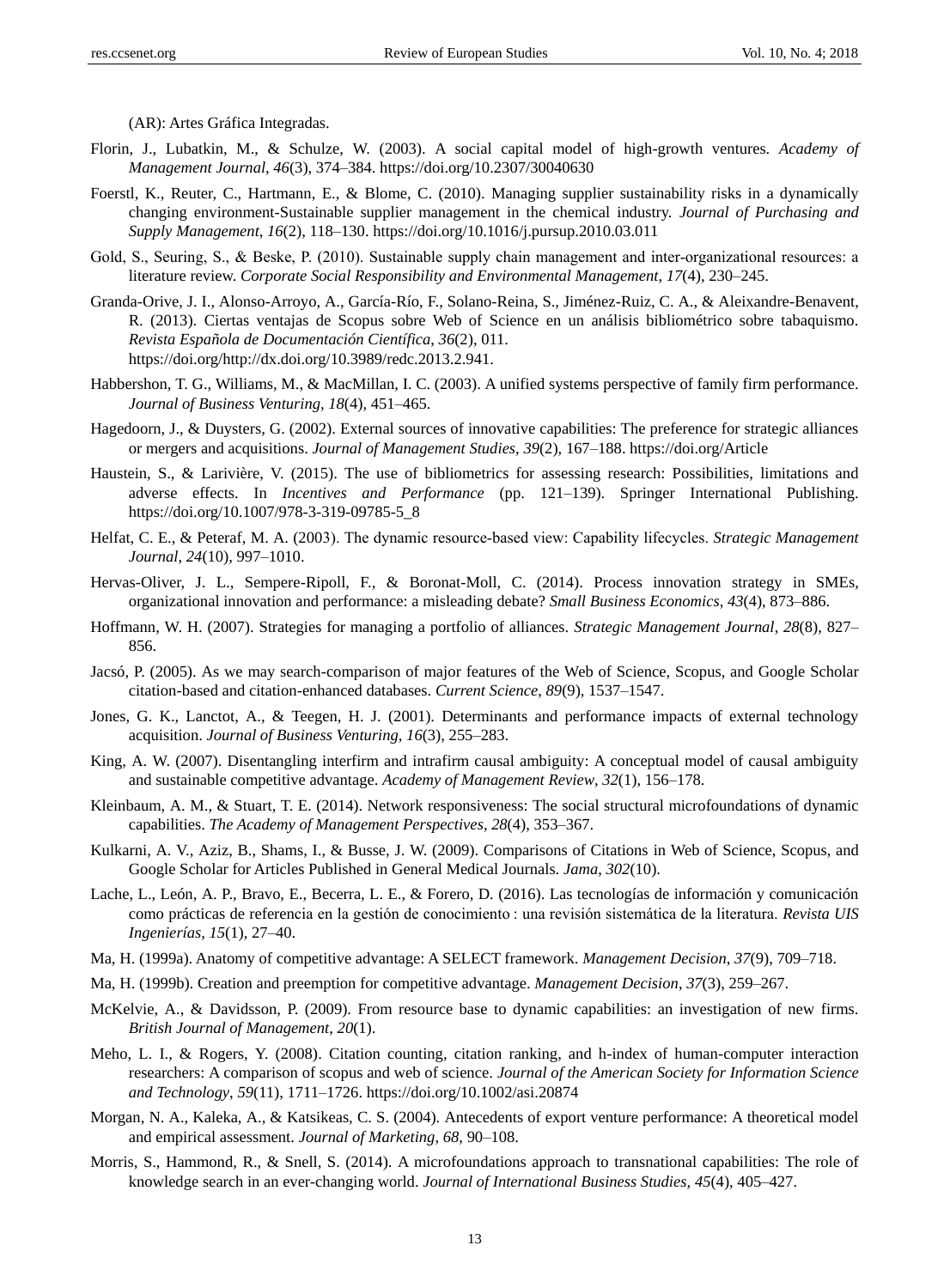Noruzi, A. (2005). Google Scholar: The New Generation of Citation Indexes. *Libri*, *54*(4), 170–180.

- Osareh, F. (1996). Bibliometrics, citation analysis and co-citation analysis: A review of literature I. *Libri*, *46*(3), 149– 158. https://doi.org/10.1515/libr.1996.46.3.149
- Petit, Y. (2012). Project portfolios in dynamic environments: Organizaing for uncertainty. *International Journal of Project Management*, *30*(5), 539–553. https://doi.org/10.1002/pmj
- Phusavat, K., & Kanchana, R. (2007). Competitive priorities of manufacturing firms in Thailand. *Industrial Management & Data Systems*, *107*(7), 979–996.
- Priem, R. L., & Butler, J. E. (2001a). Is the resource-based "view" a useful perspective for strategic management research? *Academy of Management Review*, *26*, 22–40.
- Priem, R. L., & Butler, J. E. (2001b). Tautology in the resource-based view and the implications of externally determined resource value: Further comment. *Academy of Management Review*, *26*, 57–66.
- Ray, G., Barney, J. B., & Muhanna, W. A. (2004). Capabilities, business processes, and competitive advantage: Choosing the dependent variable in empirical tests of the resource-based view. *Strategic Management Journal*, *25*(1), 23–37. https://doi.org/10.1002/smj.366
- Rivera, H. A., & Figueroa, L. S. (2013). Capacidades Dinámicas, una fuente de ventaja competitiva. *Criterio Libre*, *11*(19), 245–261.
- Rueda-Klaussen Gómez, C. F., Villa-Roel Gutíerrez, C., & Rueda-Klaussen Pinzón, C. E. (2005). Indicadores bibliométricos: origen, aplicación, contradicción y nuevas propuestas. *Med UNAB*, *8*(1), 29–36. Retrieved from http://revistas.unab.edu.co/index.php?journal=medunab&page=article&op=view&path%5B%5D=208%5Cnhttp:/ /revistas.unab.edu.co/index.php?journal=medunab&page=article&op=viewArticle&path[]=208
- Santhapparaj, A. S., Sreenivasan, J., & Loong, J. C. K. (2006). Competitive factors of semiconductor industry in Malaysia: The managers' perspectives. *Competitiveness Review*, *16*(3&4), 197–211.
- Schriber, S., & Löwstedt, J. (2015). Tangible resources and the development of organizational capabilities. *Scandinavian Journal of Management*, *31*, 54–68. https://doi.org/10.1016/j.scaman.2014.05.003
- Sirmon, D. G., Hitt, M. A., & Ireland, R. D. (2007). Managing firm resources in dynamic environments to create value: Looking inside the black box. *Academy of Management Review*, *32*(1), 273–292.
- Solano López, E., Castellanos Quintero, S., López Rodríguez del Rey, M., & Hernández Fernández, J. (2009). La bibliometría: una herramienta eficaz para evaluar la actividad científica postgraduada. *MediSur*, 7(4), 59–62.
- Teece, D. J., Pisano, G., & Shuen, A. (1997). Dynamic Capabilities and Strategic Management. *StraStrategic Management Journal*, *18*(7), 509–533.
- Torres-Barreto, M. L. (2017). Product innovations and R & D public funding: How to handle heteroscedasticity and autocorrelation. *I+D Revista de Investigaciones*, *9*(1), 138–145.
- Torres-Barreto, M. L., & Antolinez, D. (2017). Exploring the boosting potential of intellectual resources and capabilities on firm´s competitiveness. *Espacios*, *38*(31), 35. Retrieved from http://www.revistaespacios.com/a17v38n31/a17v38n31p35.pdf
- Torres-Barreto, M. L., Martínez, J. N., Meza-Ariza, L. C., & Molina, L. P. M. (2016). El cambio tecnológico en el caso de los textiles inteligentes: Una aproximación desde las capacidades dinámicas. *Espacios*, *37*(8).
- Torres-Barreto, M. L., Mendez-Duron, R., & Hernandez-Perlines, F. (2016). Technological impact of R&D grants on utility models. *R&D Management*, *46*(S2), 537–551.
- Van Raan, A. F. (2003). The use of bibliometric analysis in research performance assessment and monitoring of interdisciplinary scientific developments. *Technology Assessment-Theory and Practice*, *1*(12), 20–29. Retrieved from http://www.cwts.nl/TvR/documents/AvR-TFA2003.pdf
- Vanhaverbeke, W., Duysters, G., & Noorderhaven, N. (2002). External Technology Sourcing Through Alliances or Acquisitions: An Analysis of the Application-Specific Integrated Circuits Industry. *Organization Science*, *13*(6), 714–733. https://doi.org/10.1287/orsc.13.6.714.496
- Verona, G., & Ravasi, D. (2003). Unbundling dynamic capabilities: an exploratory study of continuous product innovation. *Industrial and Corporate Change*, *12*(3), 577–606. https://doi.org/10.1093/icc/12.3.577
- Vorhies, D. W., & Morgan, N. A. (2005). Benchmarking marketing capabilities for sustainable competitive advantage. *Journal of Marketing*, *69*(1), 80–94. https://doi.org/10.1509/jmkg.69.1.80.55505